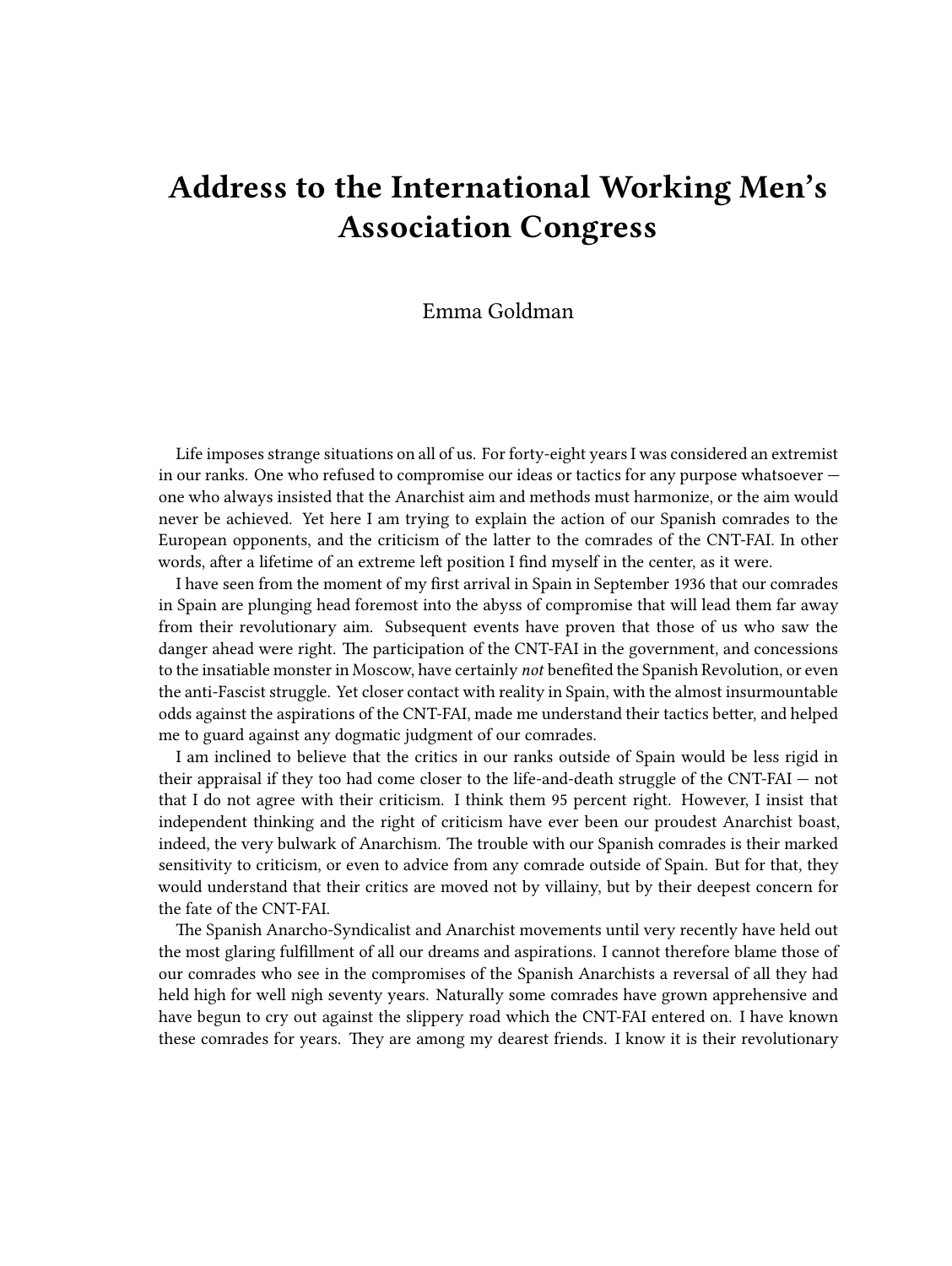integrity which makes them so critical, and not any ulterior motive. If our Spanish comrades could only understand this, they would be less indignant, nor consider their critics their enemies.

Also, I fear that the critics too are very much at fault. They are no less dogmatic than the Spanish comrades. They condemn every step made in Spain unreservedly. In their sectarian attitude they have overlooked the motive element recognised in our time even in capitalist courts. Yet it is a fact that one can never judge human action unless one has discovered the motive back of the action.

When I have pointed this out to our critical comrades they have insisted that Lenin and his group were also moved by the best intentions, "and see what they have made of the Revolution." I fail to see even the remotest similarity. Lenin aimed at a formidable State machine, a deadly dictatorship. From the very beginning, this spelled the death of the Russian Revolution — whereas the CNT-FAI not only aimed at, but actually gave life to, libertarian economic reconstructions. From the very moment they had driven the Fascists and militarists out of Catalonia, this herculean task was never lost sight of. The work achieved, considering the insurmountable obstacles, was extraordinary. Already on my first visit I was amazed to find so many collectives in the large cities and the villages.

I returned to Spain with apprehension because of all the rumours that had reached me after the May events of the destruction of the collectives. It is true that the Lister and Karl Marx Brigades went through Aragon and places in Catalonia like a cyclone, devastating everything in their way; but it is nevertheless the fact that most of the collectives were keeping up as if no harm had come to them. In fact I found the collectives in September and October 1937 in better-organised condition and in better working order — and that, after all, is the most important achievement that must be kept in mind in any appraisal of the mistakes made by our comrades in Spain. Unfortunately, our critical comrades do not seem to see this all-important side of the CNT-FAI. Yet it is this which differentiates them from Lenin and his crowd who, far from even attempting to articulate the Russian Revolution in terms of constructive effort, destroyed everything during the civil war and even many years after.

Strangely enough, the very comrades of the civil war in Russia who had explained every step of the dictatorship as "revolutionary necessity" are now the most unyielding opponents of the CNT-FAI. "We have learned our lesson from the Russian Revolution," they say. But as no one learns anything from the experience of others, we must, whether we like it or not, give our Spanish comrades a chance to find their bearings through their own experience. Surely our own flesh and blood are entitled to the same patient help and solidarity some of us have given generously to our archenemies the Communists.

The CNT-FAI are not so wrong when they insist that the conditioning in Spain is quite different from that which actuated the struggle in Russia. In point of fact the two social upheavals are separate and distinct from each other.

The Russian Revolution came on top of a war-exhausted people, with all the social fabric in Russia disintegrated, the country far removed from outside influences. Whatever dangers it encountered during the civil war came entirely from within the country itself. Even the help given to the interventionists by England, Poland, and France were contributed sparingly. Not that these countries were not ready to crush the Revolution by means of well-equipped armies; but Europe was too sapped. There were neither men nor arms enough to enable the Russian counter-revolutionists to destroy the Revolution and its people.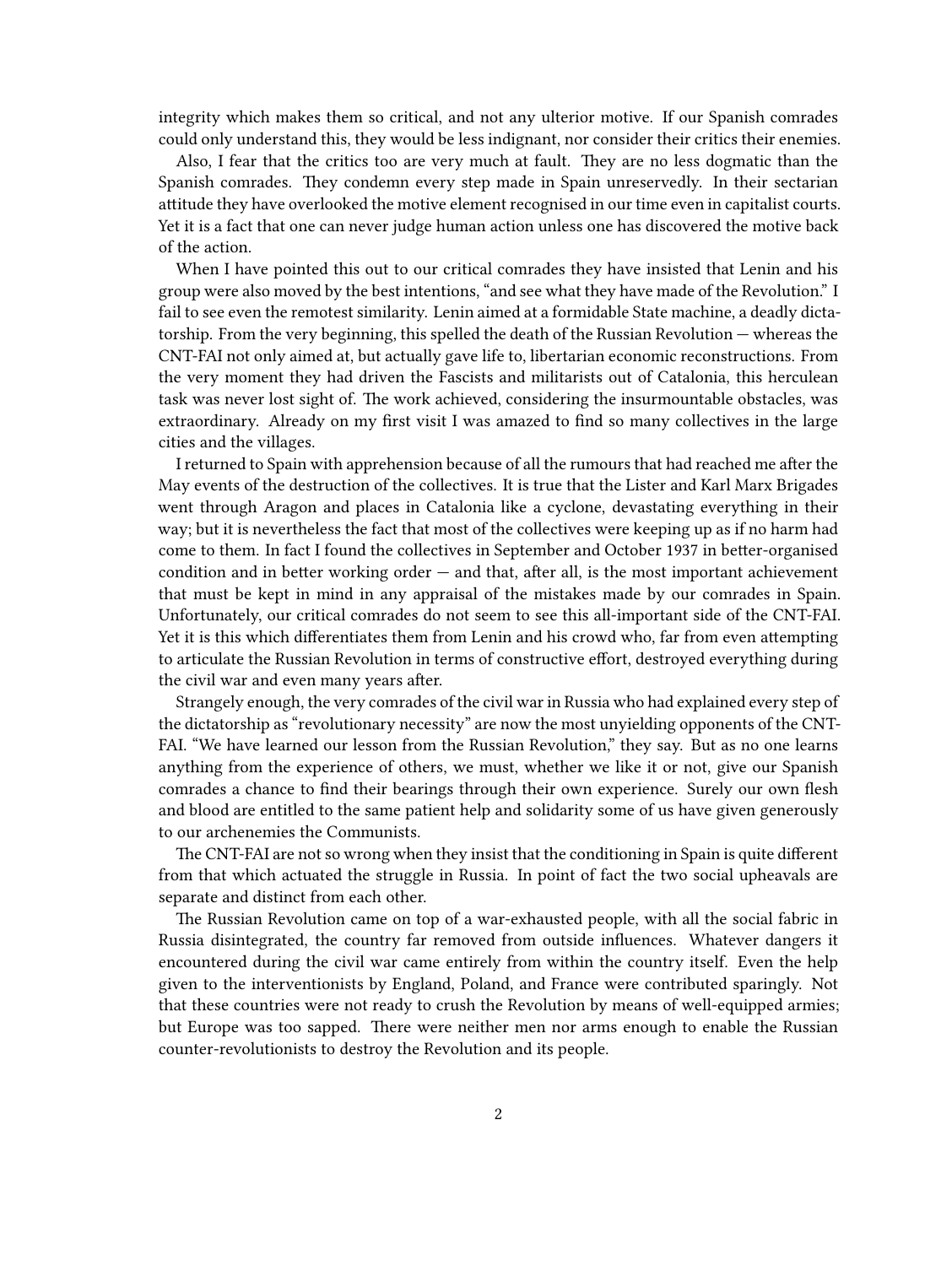The revolution in Spain was the result of a military and Fascist conspiracy. The first imperative need that presented itself to the CNT-FAI was to drive out the conspiratorial gang. The Fascist danger had to be met with almost bare hands. In this process the Spanish workers and peasants soon came to see that their enemies were not only Franco and his Moorish hordes. They soon found themselves besieged by formidable armies and an array of modern arms furnished to Franco by Hitler and Mussolini, with all the imperialist pack playing their sinister underhanded game. In other words, while the Russian Revolution and the civil war were being fought out on Russian soil and by Russians, the Spanish revolution and anti-Fascist war involves all the powers of Europe. It is no exaggeration to say that the Spanish Civil War has spread out far beyond its own confines.

As if that were not enough to force the CNT-FAI to hold themselves up by *any* means, rather than to see the revolution and the masses drowned in the bloodbath prepared for them by Franco and his allies — our comrades had also to contend with the inertia of the international proletariat. Herein lies another tragic difference between the Russian and Spanish revolutions.

The Russian Revolution had met with almost instantaneous response and unstinted support from the workers in every land. This was soon followed by the revolution in Germany, Austria, and Hungary; and the general strike of the British workers who refused to load arms intended for the counter-revolutionists and interventionists. It brought about the mutiny in the Black Sea, and raised the workers everywhere to the highest pitch of enthusiasm and sacrifice.

The Spanish revolution, on the other hand, just because its leaders are Anarchists, immediately became a sore in the eyes not only of the bourgeoisie and the democratic governments, but also of the entire school of Marxists and liberals. In point of truth the Spanish revolution was betrayed by the whole world.

It has been suggested that our comrades in every country have contributed handsomely in men and money to the Spanish struggle, and that they alone should have been appealed to.

Well, comrades, we are members of the same family and we are among ourselves. We therefore need not beat around the bush. The deplorable fact is that there is no Anarchist or Anarcho-Syndicalist movement of any great consequence outside of Spain, and in a smaller degree France, with the exception of Sweden. Whatever Anarchist movements there are in other countries consist of small groups. In all England, for instance, there is no organised movement — only a few groups.

With the most fervent desire to aid the revolution in Spain, our comrades outside of it were neither numerically nor materially strong enough to turn the tide. Thus finding themselves up against a stone wall, the CNT-FAI was forced to descend from its lofty traditional heights to compromise right and left: participation in the government, all sorts of humiliating overtures to Stalin, superhuman tolerance for his henchmen who were openly plotting and conniving against the Spanish revolution.

Of all the unfortunate concessions our people have made, their entry into ministries seemed to me the least offensive. No, I have not changed my attitude toward government as an evil. As all through my life, I still hold that the State is a cold monster, and that it devours everyone within its reach. Did I not know that the Spanish people see in government a mere makeshift, to be kicked overboard at will, that they had never been deluded and corrupted by the parliamentary myth, I should perhaps be more alarmed for the future of the CNT-FAI. But with Franco at the gate of Madrid, I could hardly blame the CNT-FAI for choosing a lesser evil — participation in the government rather than dictatorship, the most deadly evil.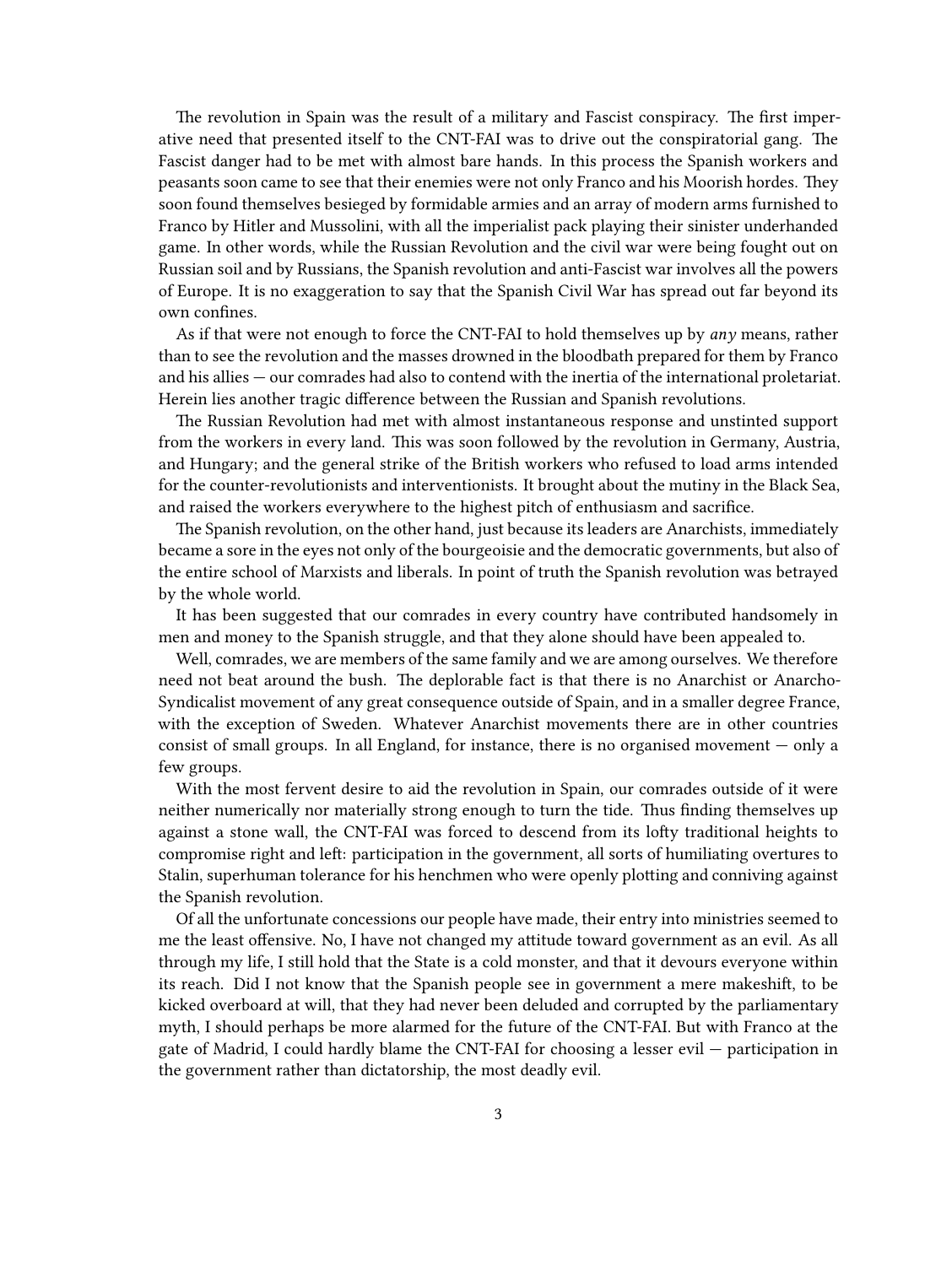Russia has more than proven the nature of this beast. After twenty years it still thrives on the blood of its makers. Nor is its crushing weight felt in Russia alone. Since Stalin began his invasion of Spain, the march of his henchmen has been leaving death and ruin behind them. Destruction of numerous collectives, the introduction of the Tcheka with its "gentle" methods of treating political opponents, the arrest of thousands of revolutionaries, and the murder in broad daylight of others. All this and more, has Stalin's dictatorship given Spain, when he sold arms to the Spanish people in return for good gold. Innocent of the jesuitical trick of "our beloved comrade" Stalin, the CNT-FAI could not imagine in their wildest dreams the unscrupulous designs hidden behind the seeming solidarity in the offer of arms from Russia.

Their need to meet Franco's military equipment was a matter of life and death. The Spanish people had not a moment to lose if they were not to be crushed. What wonder if they saw in Stalin the saviour of the anti-Fascist war? They have since learned that Stalin helped to make Spain safe against the Fascists so as to make it safer for his own ends.

The critical comrades are not at all wrong when they say that it does not seem worthwhile to sacrifice one ideal in the struggle against Fascism, if it only means to make room for Soviet Communism. I am entirely of their view — that there is no difference between them. My own consolation is that with all their concentrated criminal efforts, Soviet Communism has not taken root in Spain. I know whereof I speak. On my recent visit to Spain I had ample opportunity to convince myself that the Communists have failed utterly to win the sympathies of the masses; quite the contrary. They have never been so hated by the workers and peasants as now.

It is true that the Communists are in the government and have political power — that they use their power to the detriment of the revolution, the anti-Fascist struggle, and the prestige of the CNT-FAI. But strange as it may seem, it is nevertheless no exaggeration when I say that in a moral sense the CNT has gained immeasurably. I give a few proofs.

Since the May events the Madrid circulation of the CNT [paper] has almost doubled, while the two Communist papers in that city have only 26,000. The CNT alone has 100,000 throughout Castile. The same has happened with our paper, *Castilla Libre*. In addition, there is the *Frente Libertario*, with a circulation of 100,000 copies.

A more significant fact is that when the Communists call a meeting it is poorly attended. When the CNT-FAI hold meetings the halls are packed to overflowing. I had one occasion to convince myself of this truth. I went to Allecante with comrade Federica Montseney and although the meeting was held in the forenoon, and rain came down in a downpour. the hall was nevertheless packed to capacity. It is the more surprising that the Communists can lord it over everybody; but it is one of the many contradictions of the situation in Spain.

If our comrades have erred in permitting the Communist invasion it was only because the CNT-FAI are the implacable enemies of Fascism. They were the first, not only in Spain but in the whole world, to repulse Fascism, and they are determined to remain the last on the battlefield, until the beast is slain. This supreme determination sets the CNT-FAI apart in the history of indomitable champions and fighters for freedom the world has ever known. Compared with this, their compromises appear in a less glaring light.

True, the tacit consent to militarization on the part of our Spanish comrades was a violent break with their Anarchist past. But grave as this was, it must also be considered in the light of their utter military inexperience. Not only theirs but ours as well. All of us have talked rather glibly about antimilitarism. In our zeal and loathing of war we have lost sight of modern warfare, of the utter helplessness of untrained and unequipped men face to face with mechanized armies,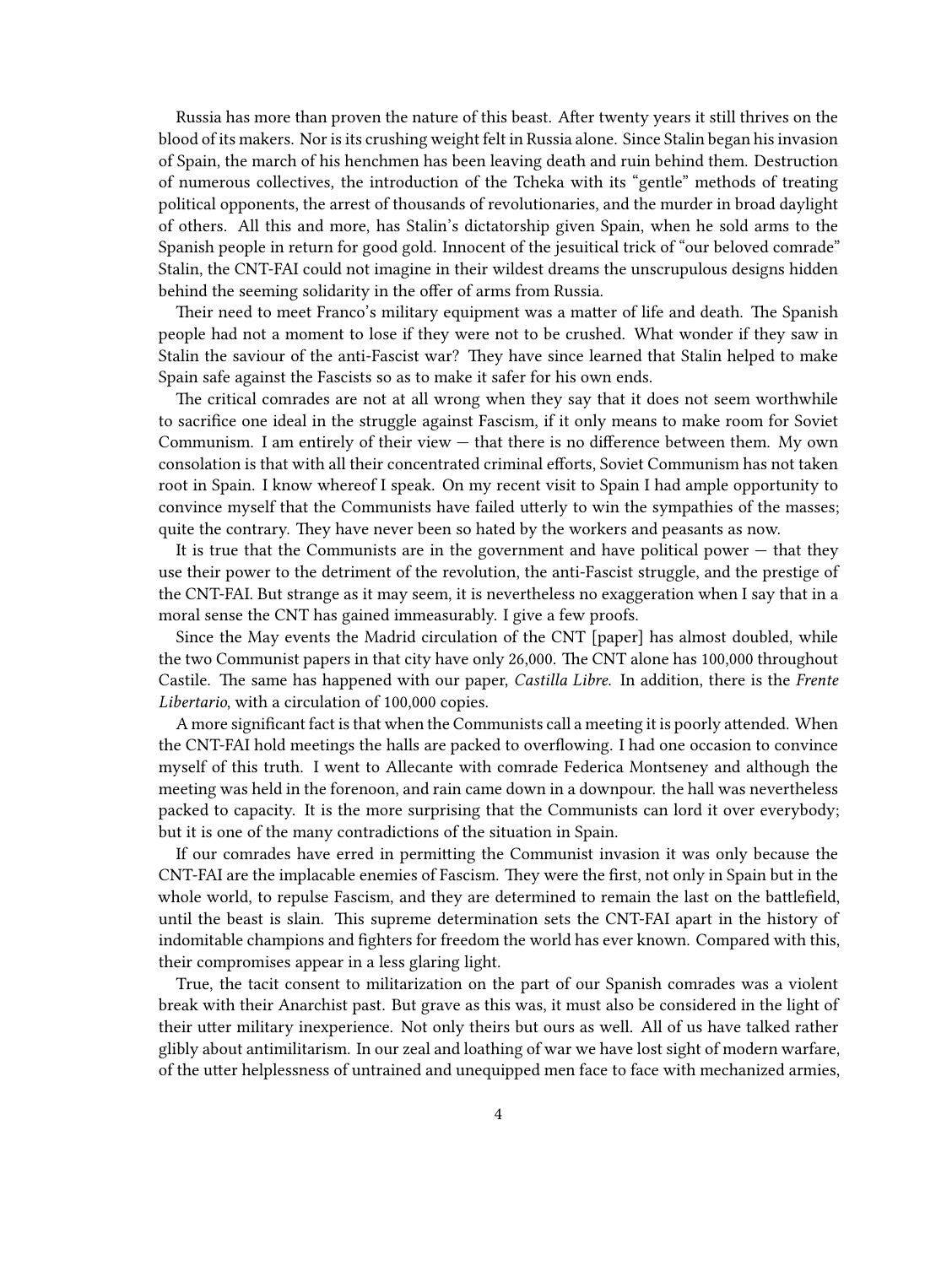and armed to their teeth for the battle on land, sea, and air. I still feel the same abhorrence of militarism, its dehumanization, its brutality and its power to turn men into automatons. But my contact with our comrades at the various fronts during my first visit in 1936 convinced me that some training was certainly needed if our militias were not to be sacrificed like newborn children on the altar of war.

While it is true that after July 19 tens of thousands of old and young men volunteered to go to the front — they went with flying colours and the determination to conquer Franco in a short time — they had no previous military training or experience. I saw a great many of the militia when I visited the Durruti and Huesca fronts. They were all inspired by their ideal  $-$  by the hatred of Fascism and passionate love of freedom. No doubt that would have carried them a long way if they had had only the Spanish Fascists to face; but when Germany and Italy began pouring in hundreds of thousands of men and masses of war materiel, our militias proved very inadequate indeed. If it was inconsistent on the part of the CNT-FAI to consent to militarisation, it was also inconsistent for us to change our attitude toward war, which some of us had held all our lives. We had always condemned war as serving capitalism and no other purpose; but when we realised that our heroic comrades in Barcelona had to continue the anti-Fascist struggle, we immediately rallied to their support, which was undoubtedly a departure from our previous stand on war. Once we realised that it would be impossible to meet hordes of Fascists armed to the very teeth, we could not escape the next step, which was militarisation. Like so many actions of the CNT-FAI undoubtedly contrary to our philosophy, they were not of their making or choosing. They were imposed upon them by the development of the struggle, which if not brought to a successful end, would exterminate the CNT-FAI, destroy their constructive achievements, and set back Anarchist thought and ideas not only in Spain but in the rest of the world.

Dear comrades, it is not a question of justification of everything the CNT-FAI have been doing. It is merely trying to understand the forces that drove and drive them on. Whether to triumph or defeat will depend a great deal on how much we can awaken the international proletariat to come to the rescue of the struggle in Spain; and unless we can create unity among ourselves, I do not see how we can call upon the workers of the world to unite in their efforts to conquer Fascism and to rescue the Spanish revolution.

Our comrades have a sublime ideal to inspire them; they have great courage and the iron will to conquer Fascism. All that goes a long way to hold up their morale. Airplanes bombarding towns and villages and all the other monster mechanisms cannot be stopped by spiritual values. The greater the pity that our side was not prepared, nor had the physical means to match the inexhaustible supplies streaming into Franco's side.

It is a miracle of miracles that our people are still on deck, more than ever determined to win. I cannot but think that the training our comrades are getting in the military schools will make them fitter to strike, and with greater force. I have been strengthened in this belief by my talks with young comrades in the military schools — with some of them at the Madrid front and with CNT-FAI members occupying high military positions. They all assured me that they had gained much through the military training, and that they feel more competent and surer of themselves to meet the enemy forces. I am not forgetting the danger of militarisation in a prolonged war. If such a calamity should happen, there will not be many of our gallant militias left to return as military ultimatums. I fervently hope that Fascism will be conquered quickly, and that our comrades can return from the front in triumph to where they came from — the collectives, land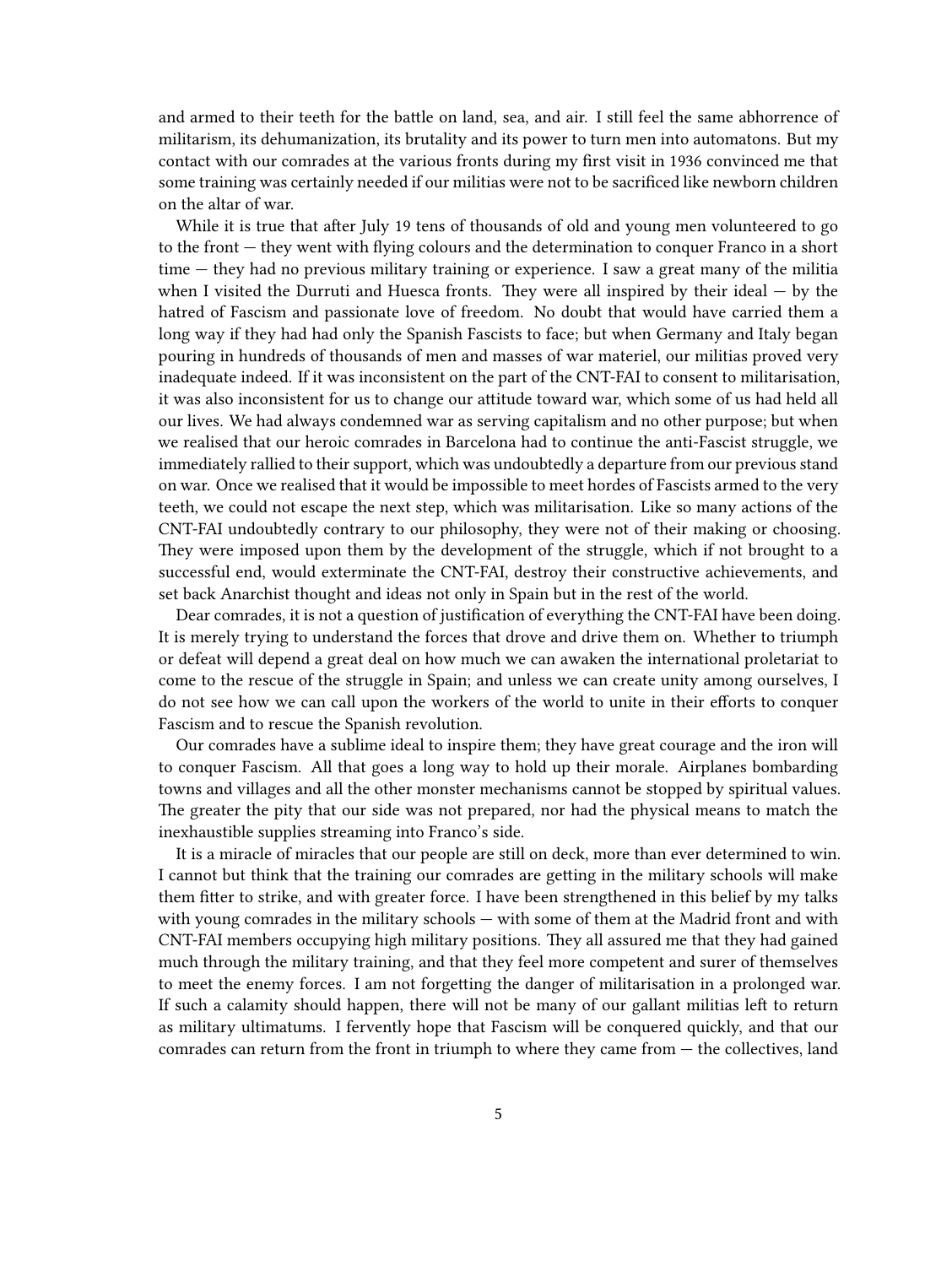and industries. For the present there is no danger that they will become cogs in the military wheel.

All these factors directing the course of the CNT-FAI should be taken into consideration by the comrade critics, who after all are far removed from the struggle, hence really not in a position to see the whole tragic drama through the eyes of those who are in the actual struggle.

I do not mean to say that I may not also reach the painful point of disagreement with the CNT-FAI. But until Fascism is conquered, I would not raise my hand against them. For the present my place is at the side of the Spanish comrades and their great struggle against a whole world.

Comrades, the CNT-FAI are in a burning house; the flames are shooting up through every crevice, coming nearer and nearer to scorch our comrades. At this crucial moment, and with but few people trying to help save our people from the consuming flame, it seems to me a breach of solidarity to pour the acid of your criticism on their burned flesh. As for myself, I cannot join you in this. I know the CNT-FAI have gone far afield from their and our ideology. But that cannot make me forget their glorious revolutionary traditions of seventy years. Their gallant struggle — always haunted, always driven at bay, always in prison and exile. This makes me think that the CNT-FAI have remained fundamentally the same, and that the time is not far off when they will again prove themselves the symbol, the inspirational force, that the Spanish Anarcho-Syndicalists and Anarchists have always been to the rest of the Anarchists in the world.

Since I have been privileged to be in Spain twice — near the comrades, near their splendid constructive labour — since I was able to see their selflessness and determination to build a new life on their soil, my faith in our comrades has deepened into a firm conviction that, whatever their inconsistencies, they will return to first principles. Tested by the fires of the anti-Fascist war and the revolution, the CNT-FAI will emerge unscathed. Therefore I am with them, regardless of everything. A thousand times would I have rather remained in Spain to risk my life in their struggle than returned to the so-called safety in England. But since that could not be, I mean to strain every muscle and every nerve to make known, in as far as my pen and voice can reach, the great moral and organisational force of the CNT-FAI and the velour and heroism of our Spanish comrades.